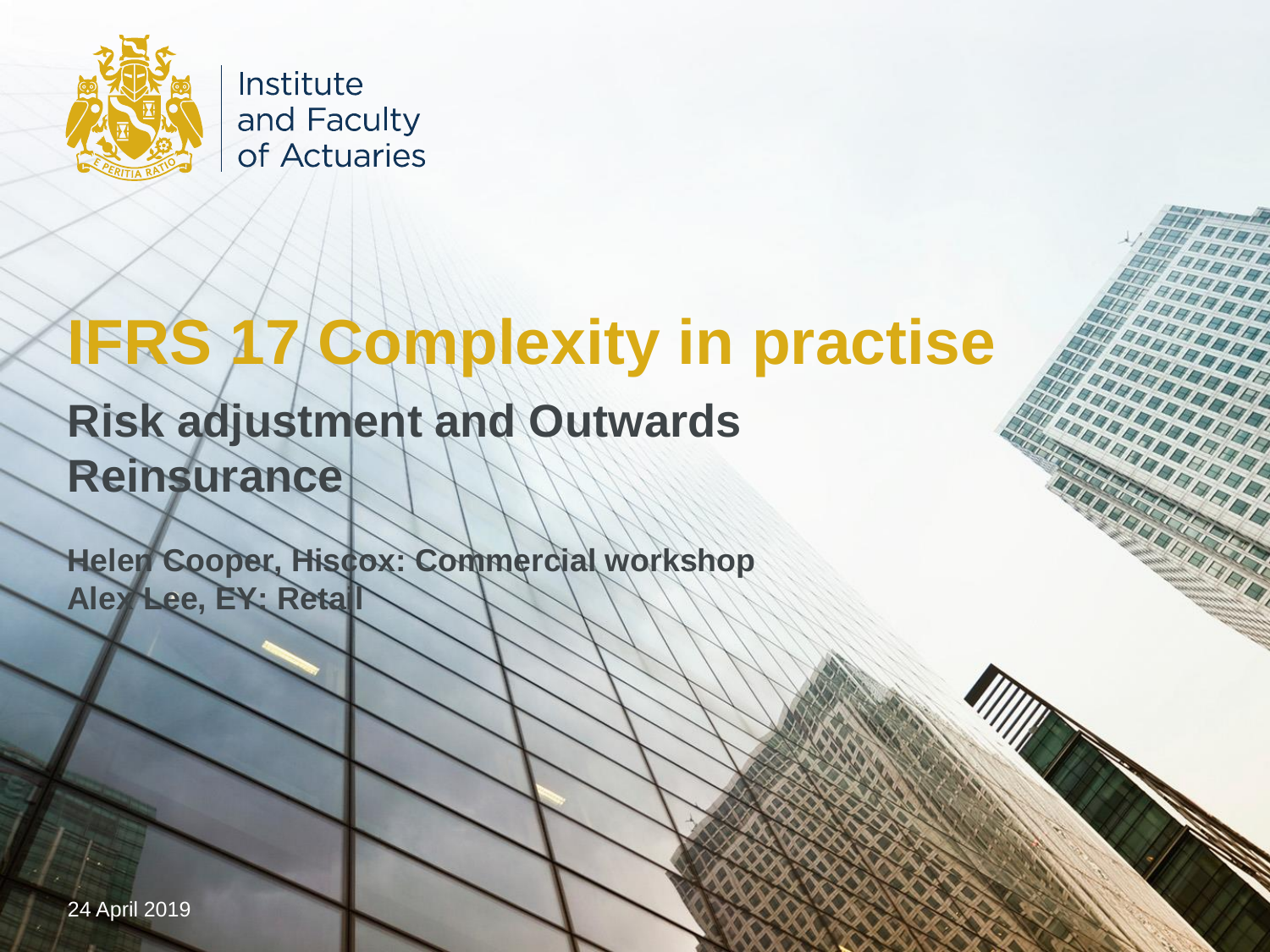### **Overview**

- Risk adjustment
	- Calculation approaches
- Outwards Reinsurance

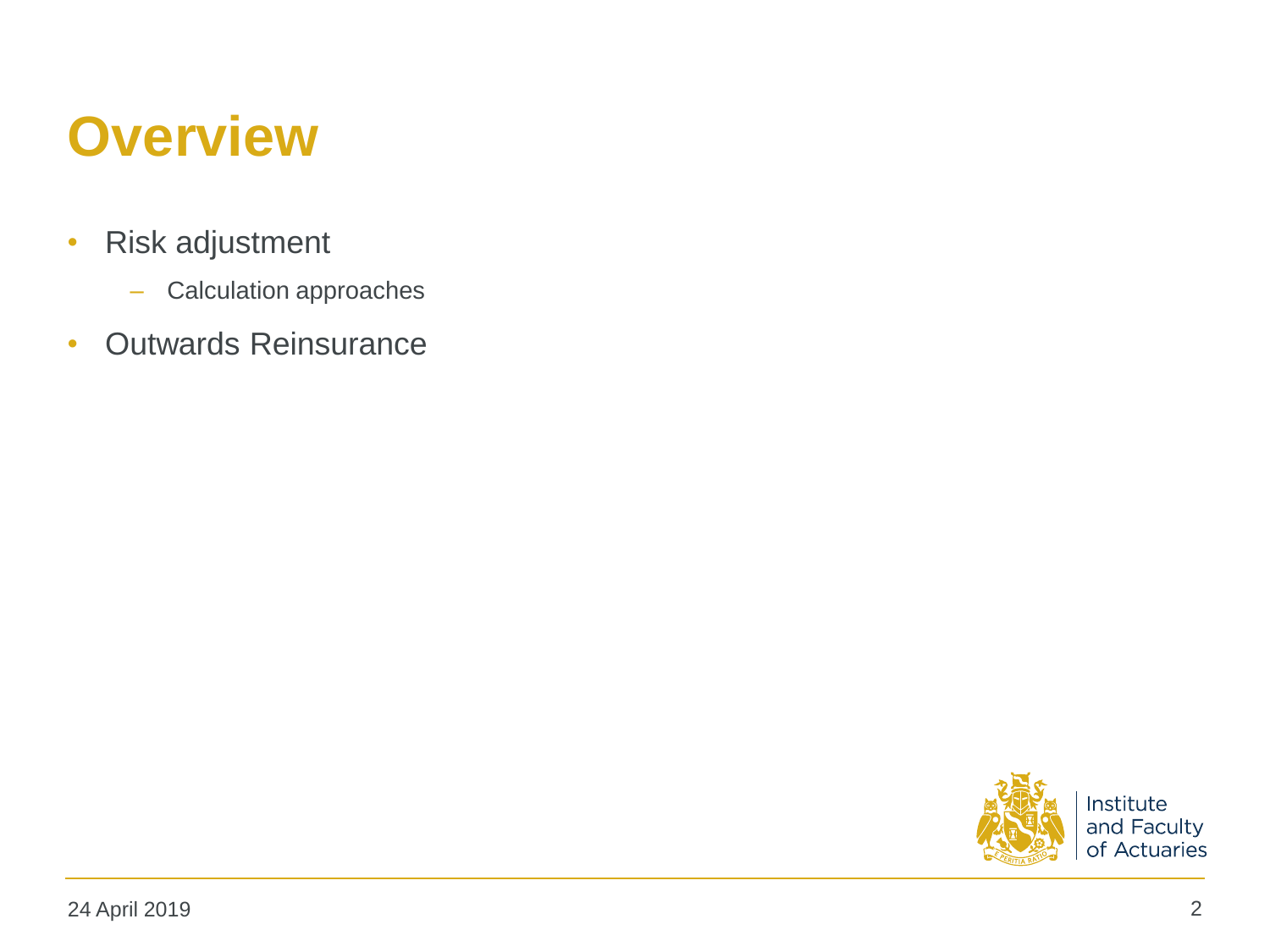## **Risk Adjustment**

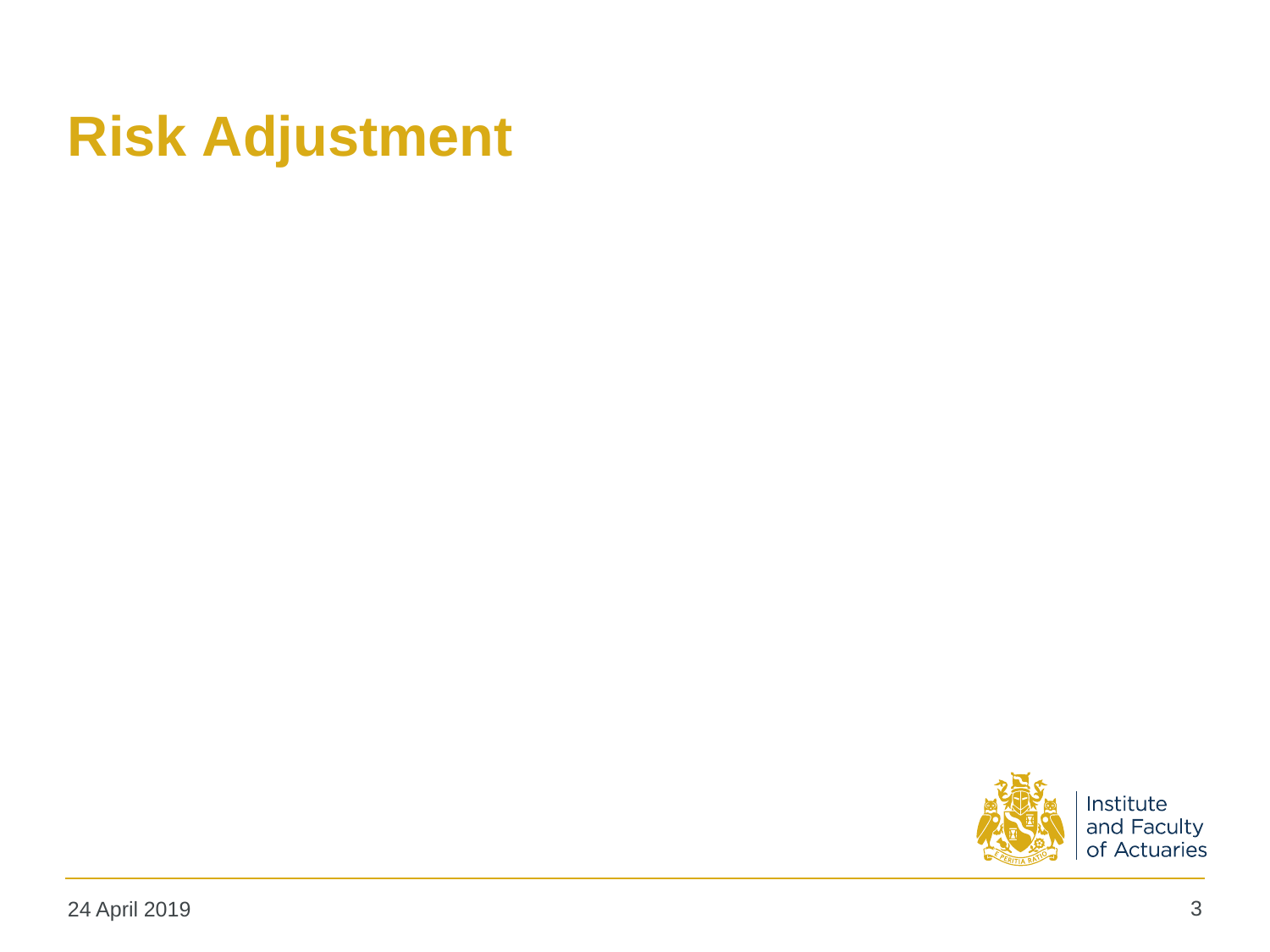## **Risk Adjustment Requirements**

### **Paragraph 37 - Definition**

*"An entity shall adjust the estimate of the present value of the future cash flows to reflect the compensation that the entity requires for bearing the uncertainty about the amount and timing of the cash flows that arises from non-financial risk."*

#### **Paragraph 119 - Disclosure**

"An entity shall disclose the confidence level used to determine the risk adjustment for non-financial risk. If the entity uses a technique other than the confidence level technique for determining the risk adjustment for non-financial risk, it *shall disclose the technique used and the confidence level corresponding to the results of that technique."*

#### **Appendix B, Paragraph 88**

*"the risk adjustment for non-financial risk also reflects:*

- (a) the degree of diversification benefit the entity includes when determining the compensation it requires for bearing *that risk; and*
- (b) both favourable and unfavourable outcomes, in a way that reflects the entity's degree of risk aversion."

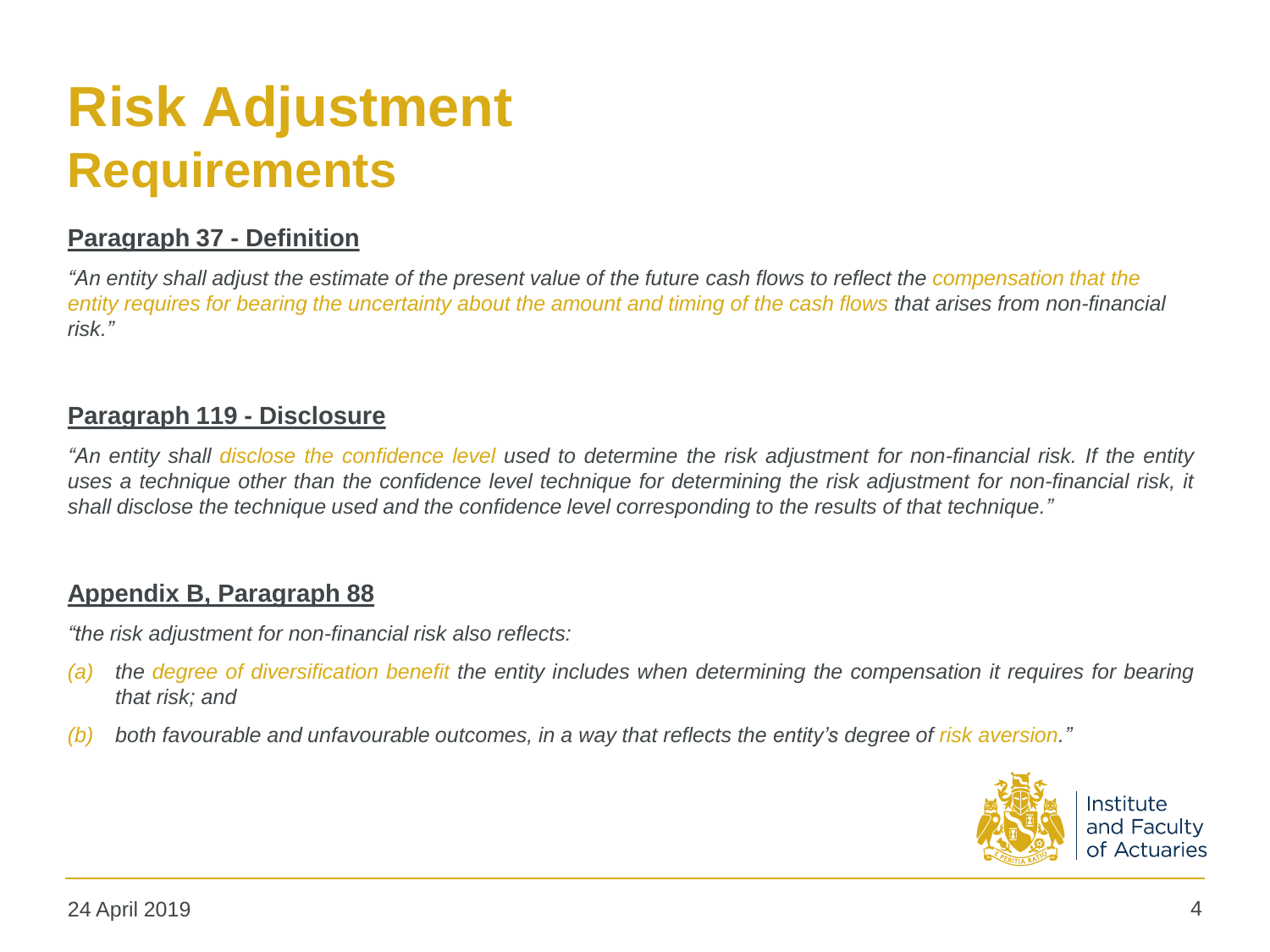### **Objective:**

#### **aggregatio n/** 11130 **contracts Risk Adjustment**

**Level of** 

Compensation the insurer requires to make it indifferent between the present value of the uncertain cash flows and the present value of certain cash flows

| $\sim$<br>methods.<br>Possible | <b>Value at Risk</b><br>(VaR)                | $\bullet$ | No prescribed approach                                                                                                      |
|--------------------------------|----------------------------------------------|-----------|-----------------------------------------------------------------------------------------------------------------------------|
|                                |                                              | $\bullet$ | Risk adjustment required on a gross and reinsurance basis<br>separately                                                     |
|                                |                                              | $\bullet$ | Re-measured at each reporting period                                                                                        |
|                                | <b>Tail Value at</b><br><b>Risk</b><br>(VaR) | $\bullet$ | Allows for effect of diversification between portfolios within a<br>reporting entity                                        |
|                                |                                              | $\bullet$ | Regardless of the method chosen, a confidence level<br>equivalent must be calculated and disclosed (i.e. VaR<br>percentile) |
|                                |                                              | $\bullet$ | <b>Harder questions</b>                                                                                                     |
|                                | <b>Cost of</b><br><b>Capital</b><br>(CoC)    |           | Treatment of diversification across products and across legal<br>$\bullet$<br>entities?                                     |
|                                |                                              |           | Treatment of gross risk margin in presence of significant RI<br>$\bullet$                                                   |

Institute and Faculty of Actuaries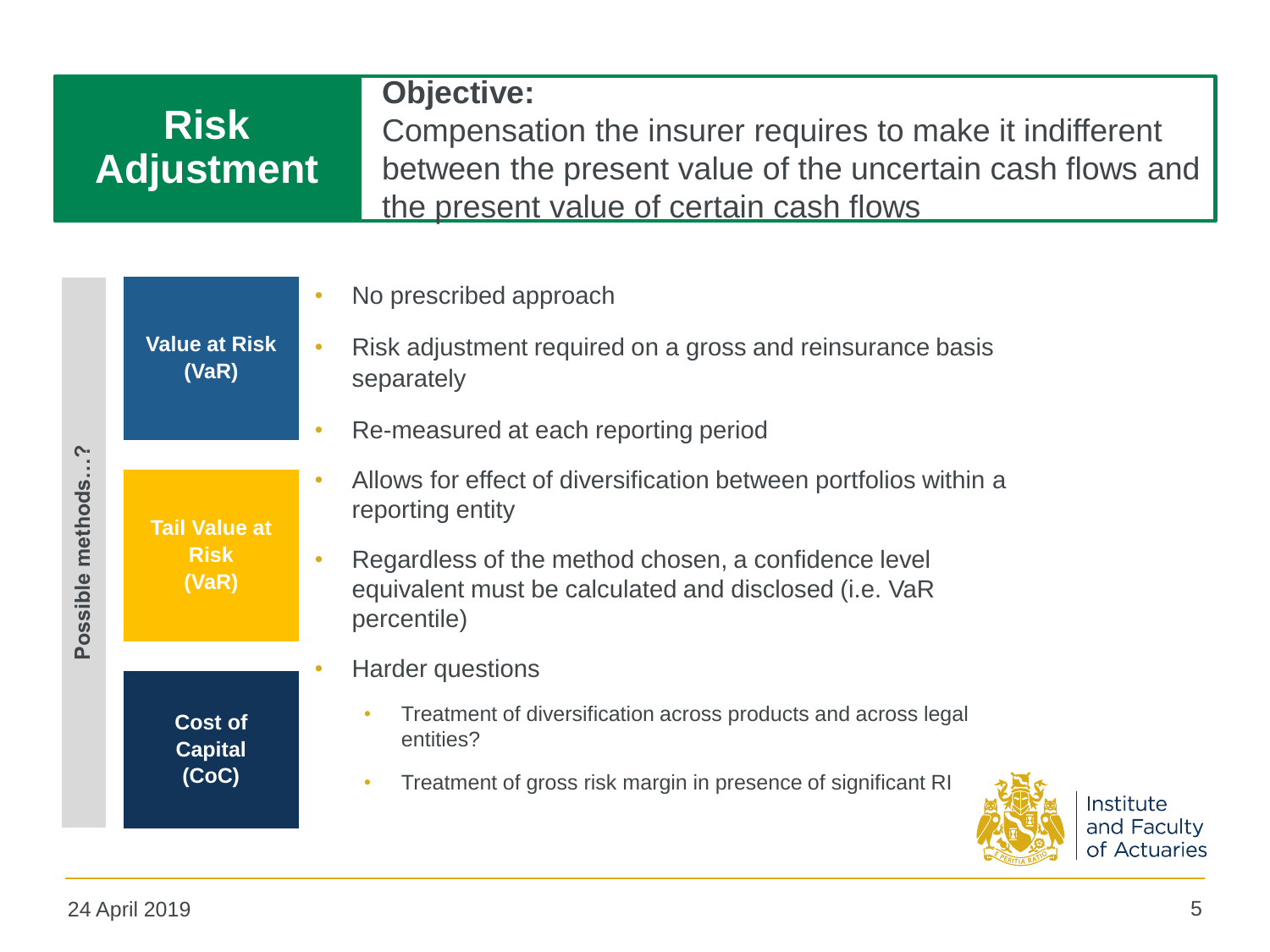### **Risk Adjustment Discussion of Views**

- Diversification credit
	- TRG allows credit for diversification where this diversification is taken into account when pricing the business.
	- The process needs to be efficient enough to run at each reporting period

Q: At what level do you intend to set the risk adjustment: portfolio, entity or by Group?

Q: If it is above portfolio level how might you go about allocating back to portfolio?

### Q: What does the "entity's degree of risk aversion" mean?

- appetite?
- own view of risk?

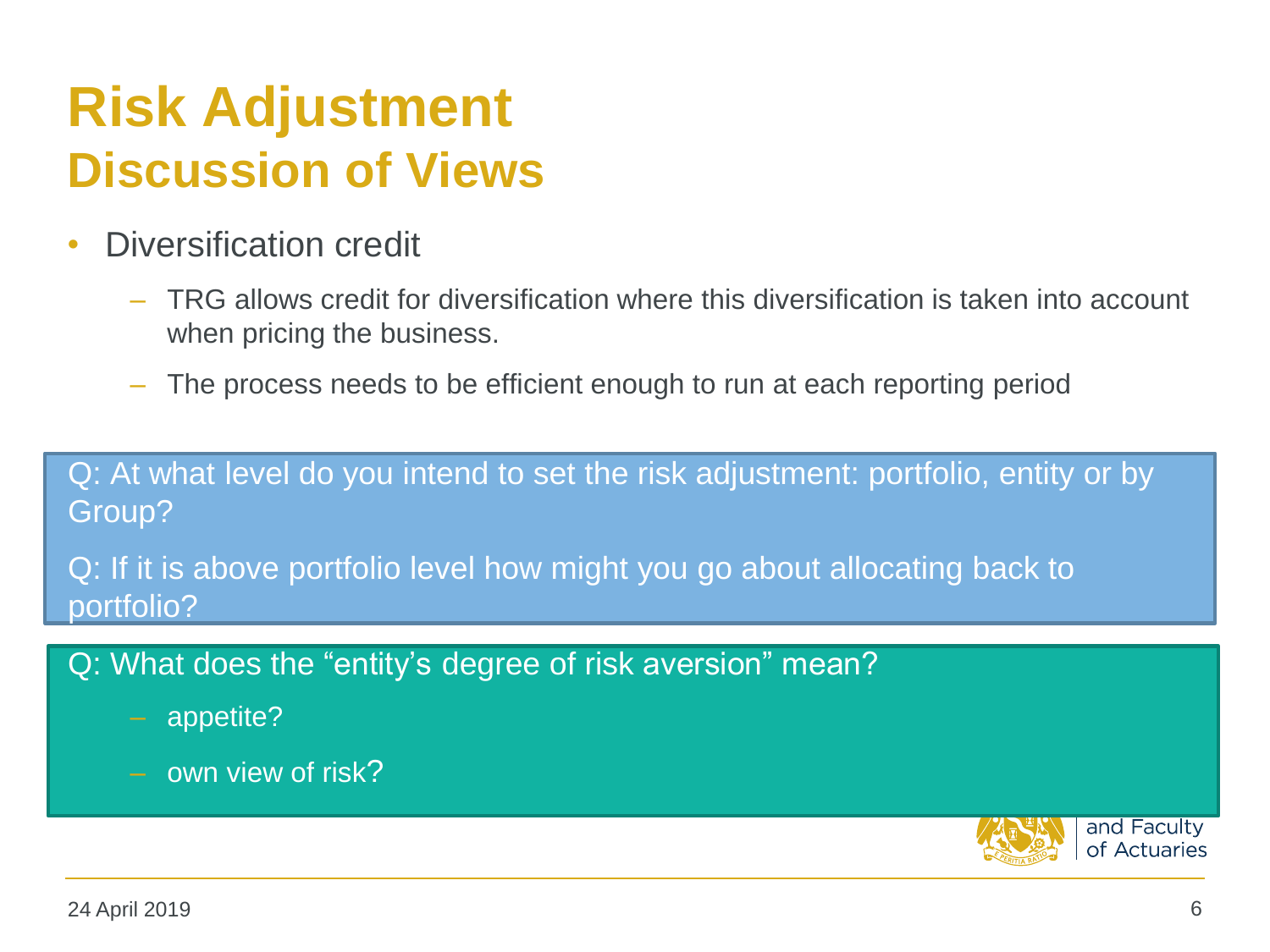### **Risk Adjustment Additional areas for discussion**

- Will any leverage come from Solvency II?
	- Questionable underlying assumptions? cost of capital rate.
	- Need to back out confidence interval.
	- Gross and reinsurance.
	- Which capital basis to ultimate?
- How will a reinsurance risk adjustment be derived?
	- Gross less net?
	- Need to consider the reinsurance contract boundary and cashflows included.
- Do we foresee convergence in confidence intervals across the market over time? (Australia)

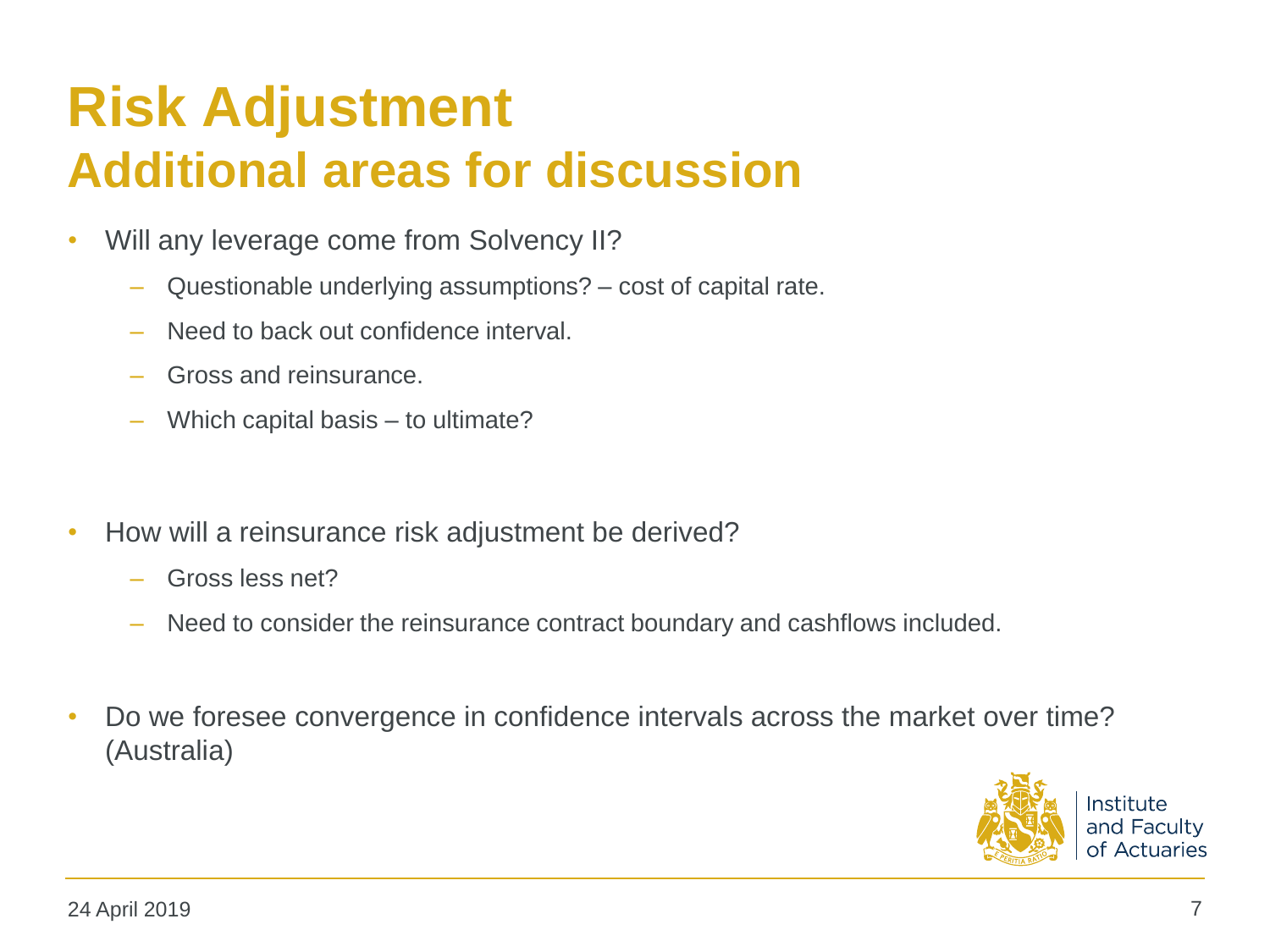### **Outwards reinsurance**

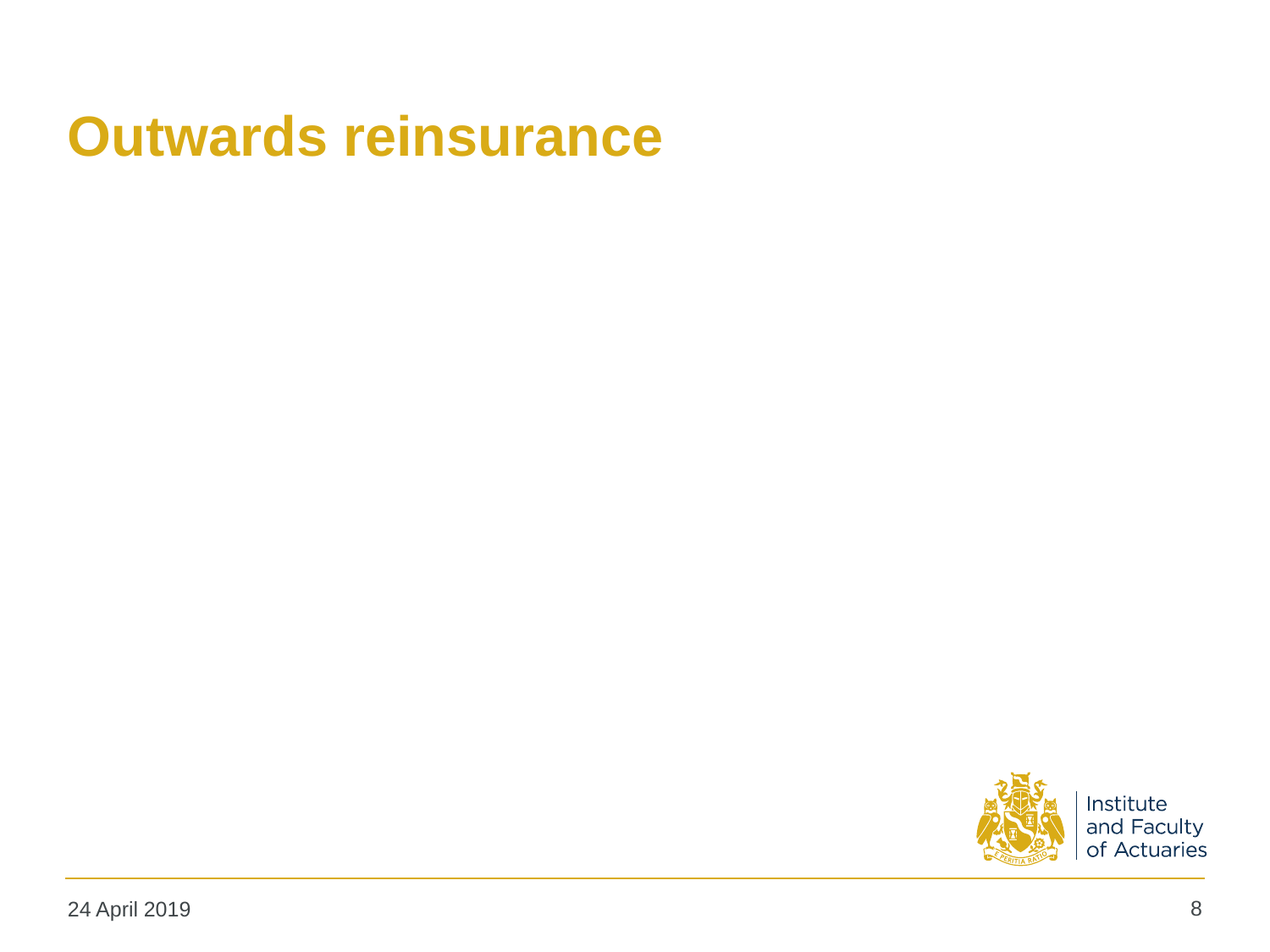## **Reinsurance: aggregation and measurement**

- Measurement of liabilities is done for groups of contracts
	- Net to gross ratios calculate a total recoverable but do not value individual reinsurance recoverables
- Requirement to disclose portfolios in asset and liability position
- Measurement is determined by the CASH positions
- Treatment of commissions and RIPs is different to current and will take some getting used to!

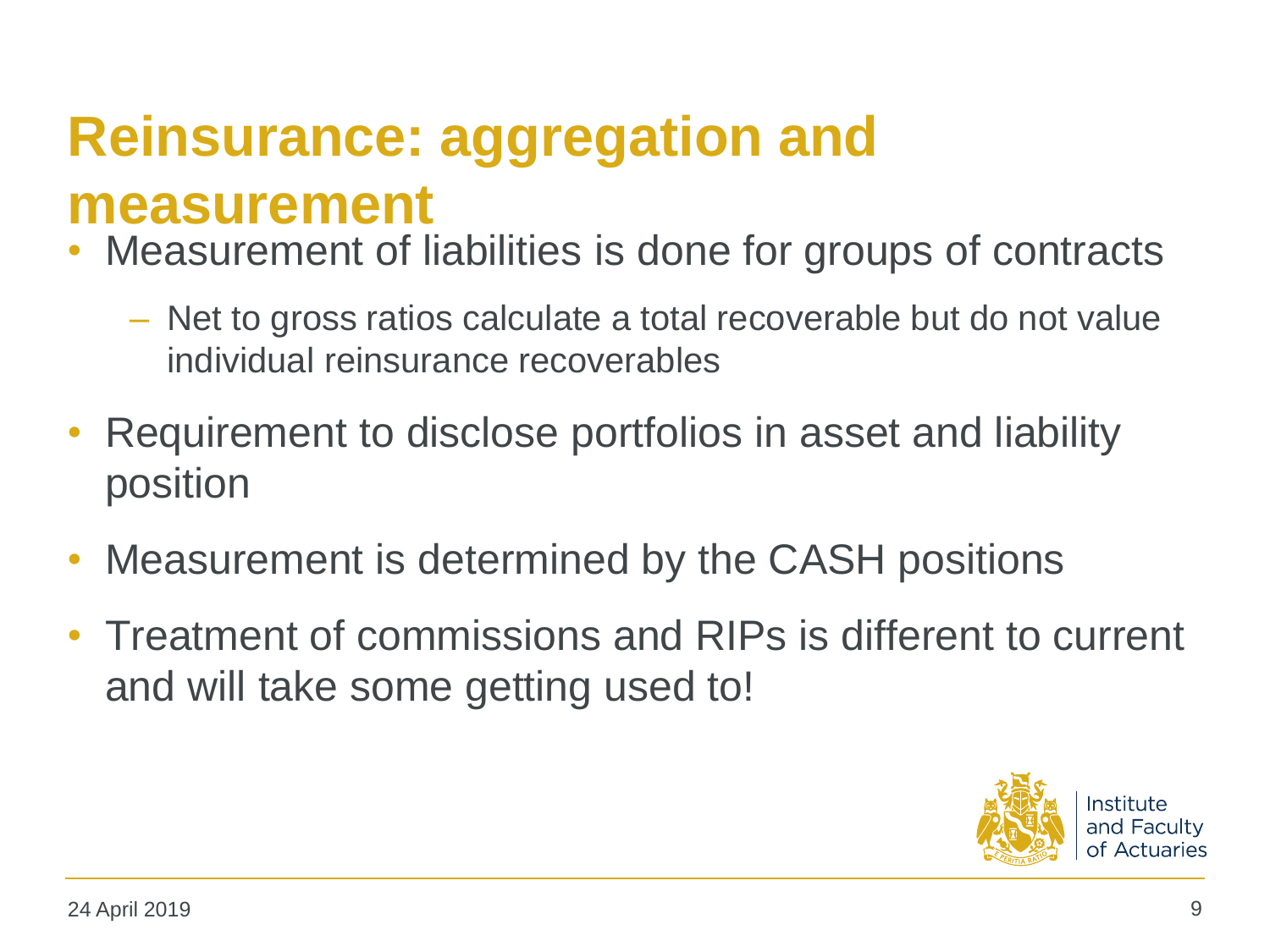## **Reinsurance: PAA eligibility**

- ► The period during which the holder of the reinsurance contract receives services
	- **For example, a proportional reinsurance treaty that protects an** entity for claims arising from contracts it issues in a year
	- **Reinsurance contract held may have a coverage period that is** longer than the individual underlying contracts an entity issues

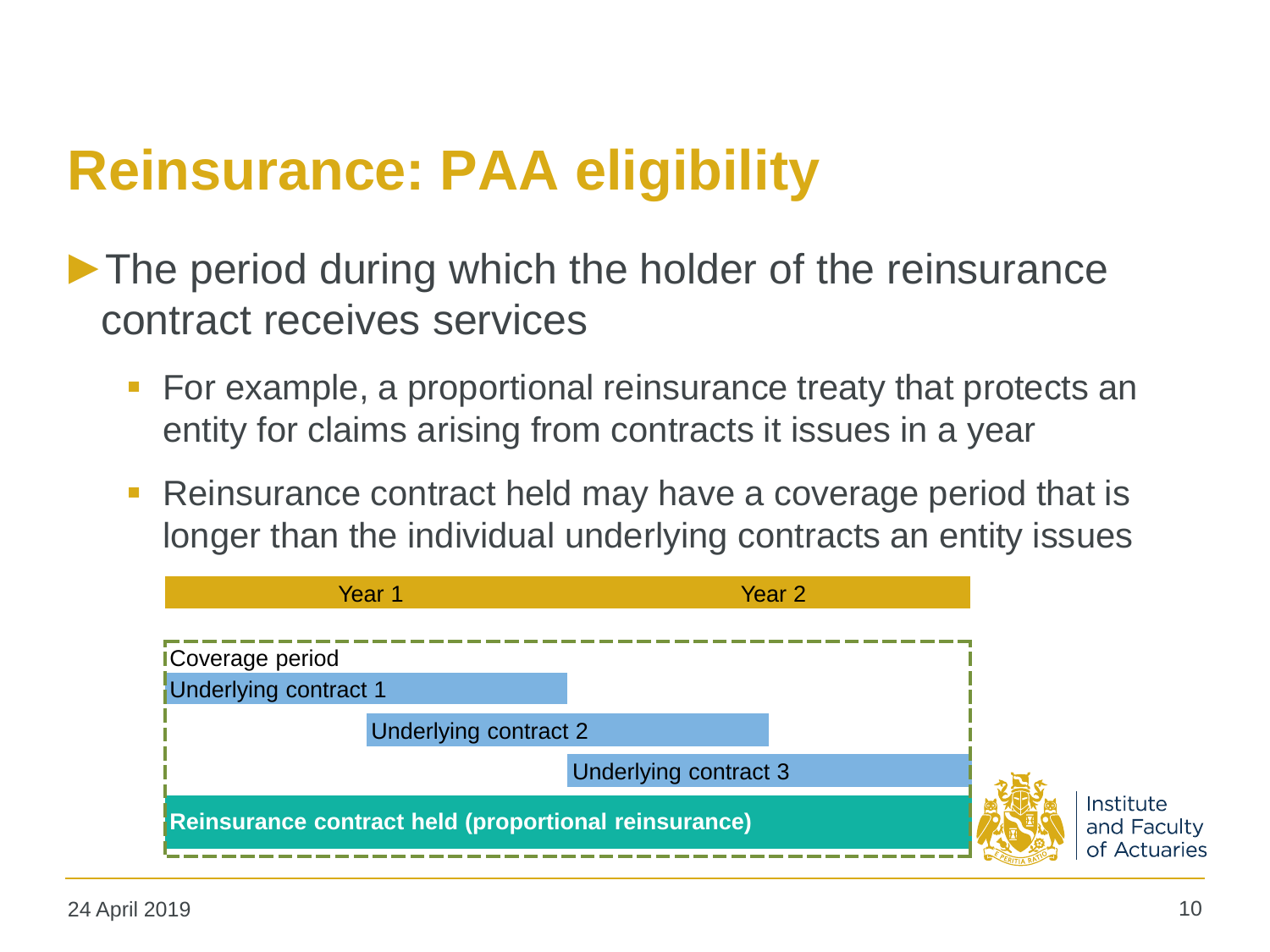## **Reinsurance: Some good news**

- ►There 'was' a wholesale mismatch between treatment of onerous inwards contracts and outwards recoveries
- ▶ TRG has tenatively proposed to extend p66 (c)(ii) to allow RI offset of onerous contracts (whether or not the RI contract is profitable or not) where:
	- ▶ RI provides 'proportionate' coverage to claims incurred
	- ►RI is already entered into before or at same time as contract

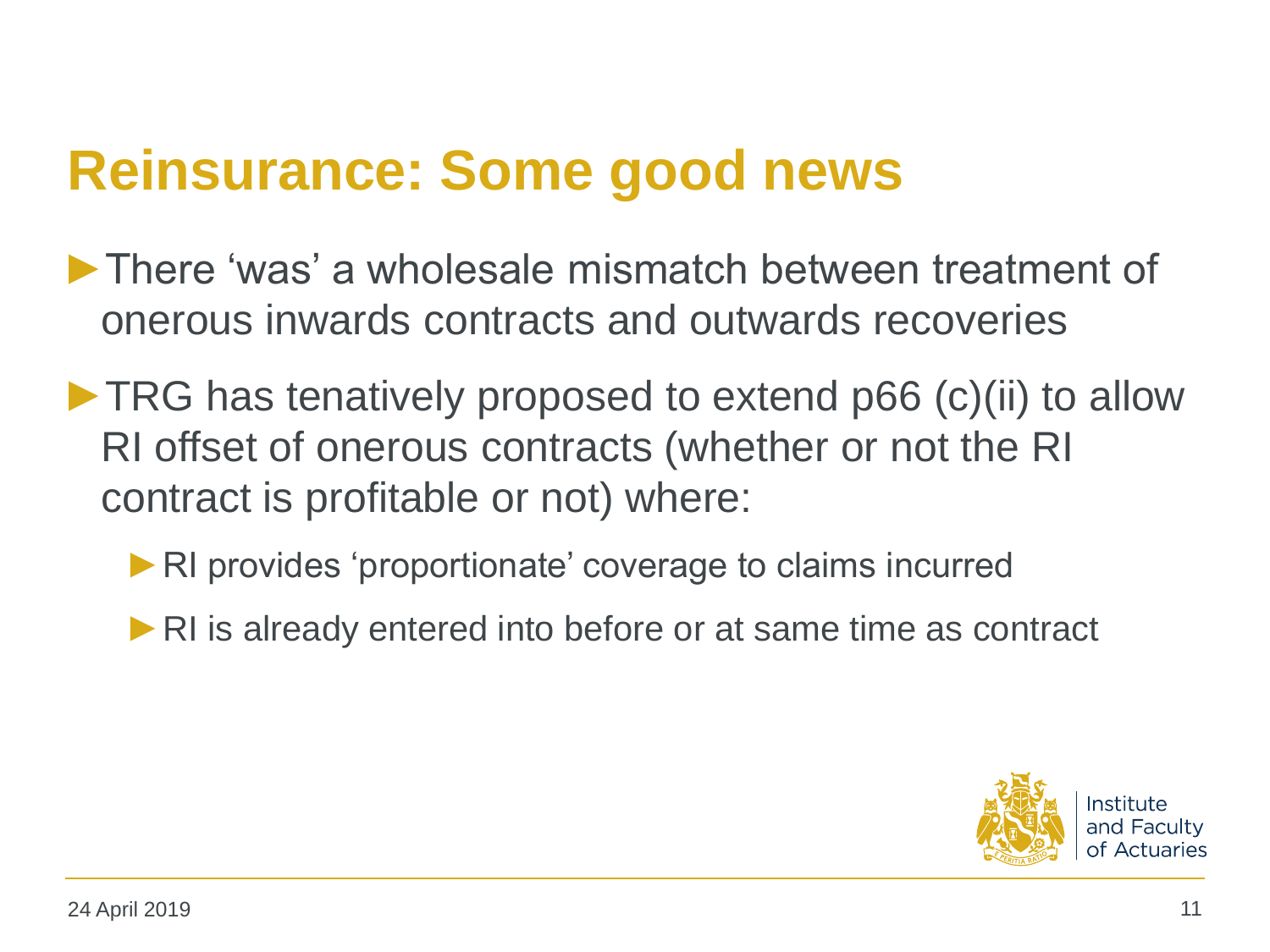## **Reinsurance Discussion points**

- Important to consider PAA vs BBA for outwards contracts separately to inwards.
	- Q: Are people using BBA to calculate ORI or aiming for PAA? What is your rationale for PAA on RAD policies?
- Treatment of a single RI contract/programme which covers multiple underlying inwards risks?
	- e.g. Whole account cover
	- Conflicts with 'similar risk' requirement? one programme per portfolio?
- Cashflow quantification is unlikely to be straight-forward
	- Q: How might we go about estimating cashflows relating to inwards business not yet written?
	- Q: Are your systems set up to consider the reinsurance cash positions, and if not how are you/might you adapt existing systems/assumptions to account for these?